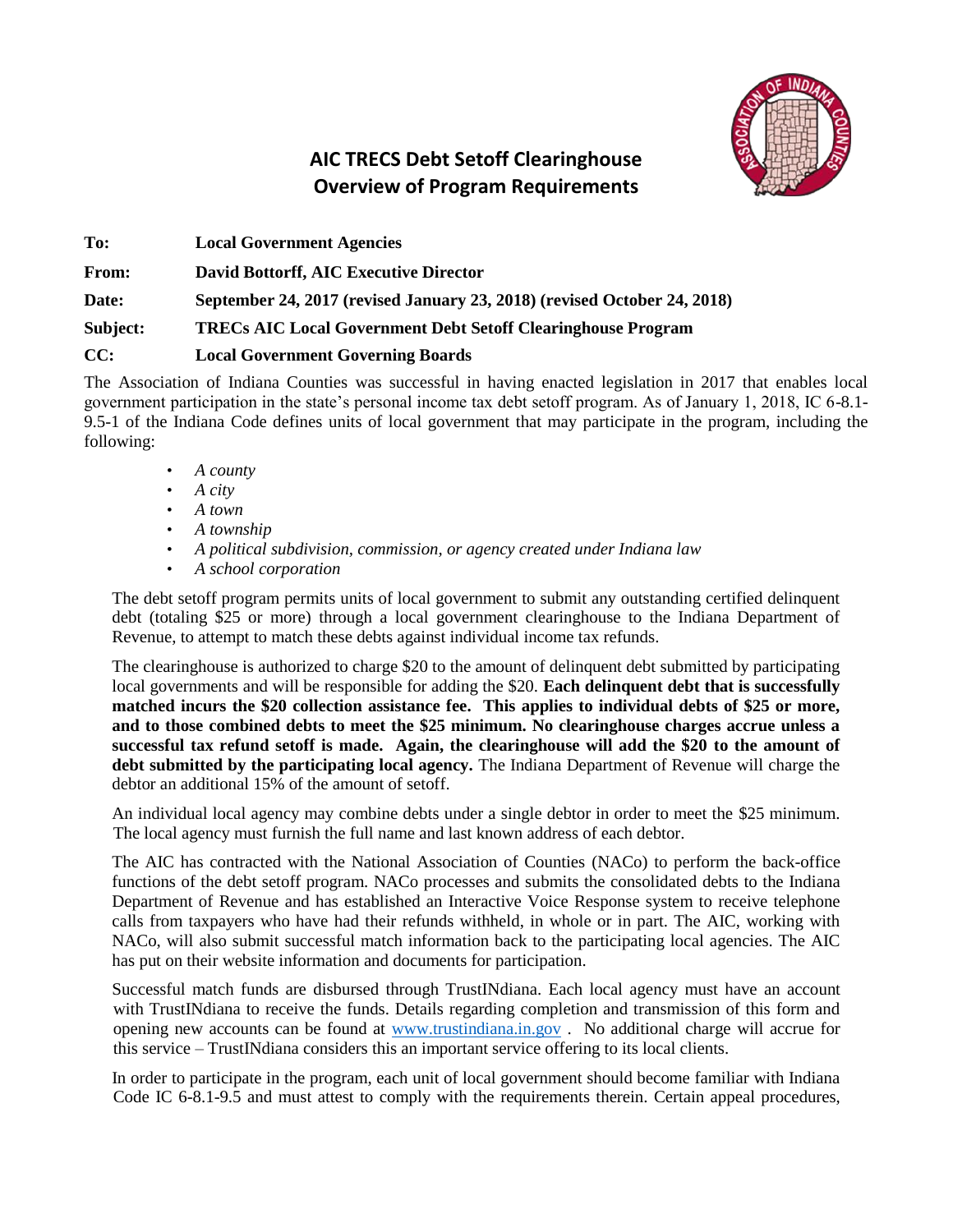including notification to the debtor and debtor's right to a hearing must be followed. After submission of the debt to the clearinghouse, and a debtor has been matched to a refund, within 15 days the unit of local government must send written notice to a debtor that the agency intends to approve the debt for collection by setoff. The notice must inform the debtor that the debtor has the right to contest the matter by filing a request for a hearing with the unit of local government within 30 days and must state that failure to request a hearing within the required time will result in the debt being submitted for setoff. Please see the available sample notification letters on the AIC website as well as review statutory requirements IC 6- 8.1-9.5-5, IC 6-8.1-9.5-6, and IC 6-8.1-9.5-7.

A debtor who decides to contest a proposed setoff must file a written request for a hearing with the unit of local government within 30 days after the date the local agency mails a notice of the proposed action to the debtor. The unit of local government must hold the hearing. **Each participating agency is responsible for keeping their debt records up to date and providing debtor notification letters to the debtor's last known address within 15 days of each weekly match report. Each participating entity is also responsible for refreshing their files at least on a weekly basis.** 

The debtor has 30 days to contest the intercept. After 45 days, all remaining outstanding debt matched to a refund will be approved for offset by the clearinghouse to the IDOR.

## **AIC TRECs Debt Setoff Clearinghouse Program and Match Guidelines highlights include:**

- Counties, cities, towns, townships, political subdivisions, commissions, or agencies created under Indiana law may participate in the AIC Tax Refund Exchange and Compliance system local government debt setoff clearinghouse program
- The unit of local government may submit debts of at least \$25 each individually by debtor name and last known address to the clearinghouse. Smaller debts less than \$25 can be combined to meet the \$25 threshold
- Debts must be submitted in the format and media required by AIC TRECs; please see the *File Layout* requirements
- Per state law, priorities for refunds will be determined when the debt is initially submitted to the program.Please note that state agencies have priority over local agencies for collection by setoff, followed by local property taxes. All other priority claims will be addressed on order of submission date.
- Existing submitted debts may be adjusted to reflect subsequent debtor payments but will retain the original priority order, but not a later submitted new debt, even if for the same debtor
- Should the individual debtor's refund exceed the first local agency's total debt and another local agency has submitted other debt(s) owed by the same debtor, the debtor's remaining refund will be reduced by the amount of the second local agency's debt. This procedure shall continue through the priority of debtors should there be sufficient refund due the debtor
- Each delinquent debt successfully intercepted will incur the \$20 collection assistance fee and the 15% IDoR setoff charge
- The IDoR will send a notice to the debtor after the offset to inform them of the action that has been taken. The notice will include an automated voice response system to direct the debtor back to the claimant agency for any remaining inquiries about the setoff

For local agencies wishing to participate, please see the *Memorandum of Understanding with the AIC Tax Refund Exchange and Compliance system,* for your execution. Please also complete the *Registration*/*Participation Form* that requires the designation of a TRECs' local government contact (see AIC website) Please return an original executed copy of the Agreement and the registration/participation form to [jclements@indianacounties.org.](mailto:jclements@indianacounties.org) Please see the *Talking Points for Board Consideration* that may